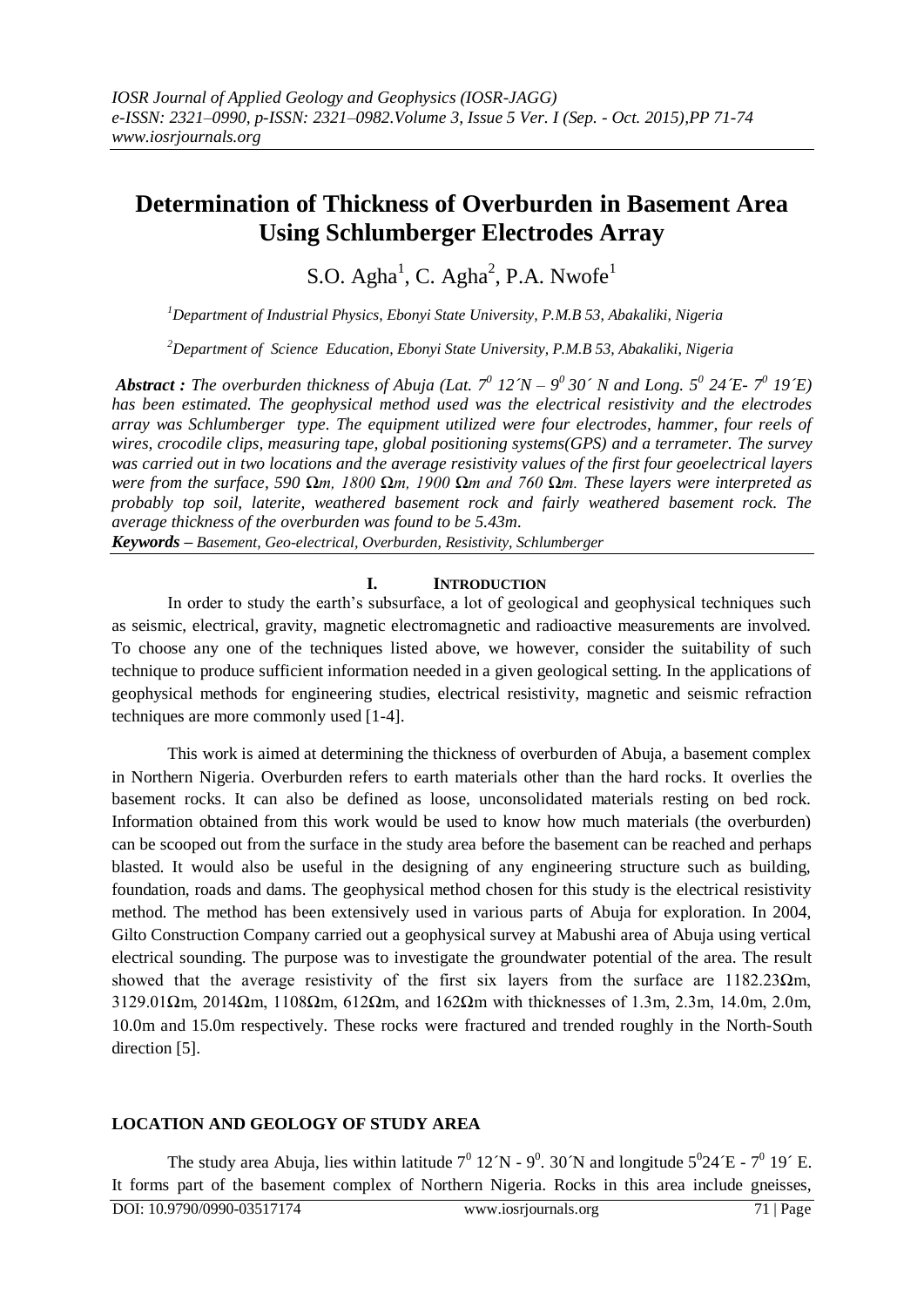granite, migmatite, meta-sediments, and quartzite. Post-tectonic folding and fracturing are common features with these rocks being weathered in some places. The oldest rocks are the gneisses and the older meta-sediments. Owing to several processes of metamorphism, migmatisation and granitisation, occurring within a minimum of two tectonic cycles, the rocks within this zone were largely transformed to magmatites, granite, gneisses etc., while some relics of the initial granite remained unchanged. The basement complex was much later intruded by series of intermediate /plutonic rocks. These rocks were later fractured, trending in the North –South direction in conformity with the general strike of rocks of that period [6-7].

## **II. MATERIALS AND METHOD**

The materials used for the survey include; current and potential electrode pairs and cables, pegs, knife, twine, measuring tape and a terrameter. The research was carried out using the Vertical electrical sounding (VES) method. The Vertical electrical sounding (VES) was done using the Schlumberger electrodes array as shown on Fig. 1.



**Fig 1:** Schematic diagram of schlumberger electrodes array.

With the terrameter, electrical current (d. c) was passed into the ground. A and B are the current electrodes while M and N are the potential electrodes. The ratio of voltage (V) applied to current (I) flowing was multiplied by the geometrical factor, K to give apparent resistivity, expressed as

$$
\rho_a = \frac{V}{I} \times K \tag{1}
$$

In equation 1,  $\rho_a$  is the apparent resistivity, where K, V, and I retains their meanings. Parameters measured and recorded were the half current electrode spread, AB/2,the half potential electrode spread, MN/2 and the electrical resistance,  $R = V/I$ . Parameters evaluated were the apparent resistivity,  $\rho_a$  and the geometrical factor ,K. VES curves were obtained by plotting  $\rho_a$  versus AB/2.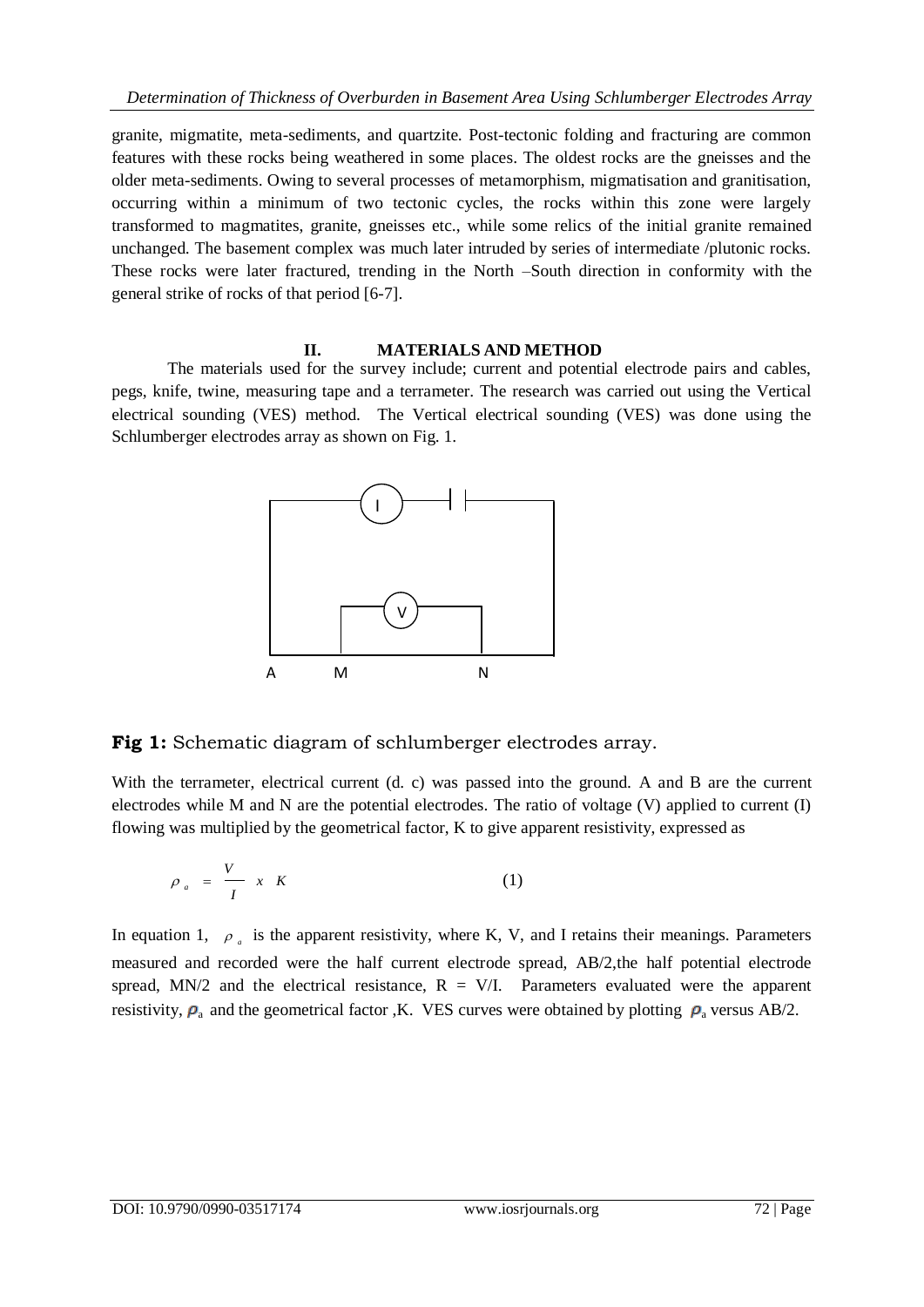#### **III. RESULTS AND DISCUSSION**

The VES curves from two locations surveyed in the study area are shown in Figs. 2 and 3. The VES curves generated in the study area were matched with standard master curves and their auxiliaries. For location 1, the VES curve show basically seven layers with resistivities of 103  $\Omega$ m, 252  $\Omega$ m, 1637  $\Omega$ m, 302  $\Omega$ m, 327  $\Omega$ m, 362  $\Omega$ m, and 32.5 $\Omega$ m. These layers were accordingly interpreted to be probably top soil, laterite, weathered basement rock, fairly weathered basement rock, basement rock, partially fractured basement rock, and fresh basement rock from the first to the seventh layer of the earth. In other words, top soil which is the first layer from the surface is underlain by a layer of laterite which overlies a series of basement layers.

The thicknesses of the layers were 1.4m, 5.9m, 18.6m, 2.0m, 2.2m and 5.1m for the first six layers from the earth's surface respectively. The thickness of the seventh layer could not be obtained. For location two seven lithologic units were delineated. The layer resistivities are from the surface 1085 Ωm, 3258 Ωm, 2104 Ωm, 1208 Ωm, 692 Ωm, 162 Ωm, and 282 Ωm. The thicknesses were 1.4m, 2.1m, 14.4m 2.2m, 10.2m, 5.3m and an undetermined thickness from the first to the seventh layer respectively. The lithologic interpretations are top soil for the first layer, laterite for the second layer, weathered basement rock for the third layer, fairly weathered basement rock for the fourth layer, weathered basement rock for the fifth layer, partially fractured basement rock for the sixth layer and fresh basement rock for the seventh layer. Similar findings have been reported in the literature [8- 10].



Apparent Resistivity,  $\rho$  ( $\Omega$ m)



Electrode spacing AB/2 (m)